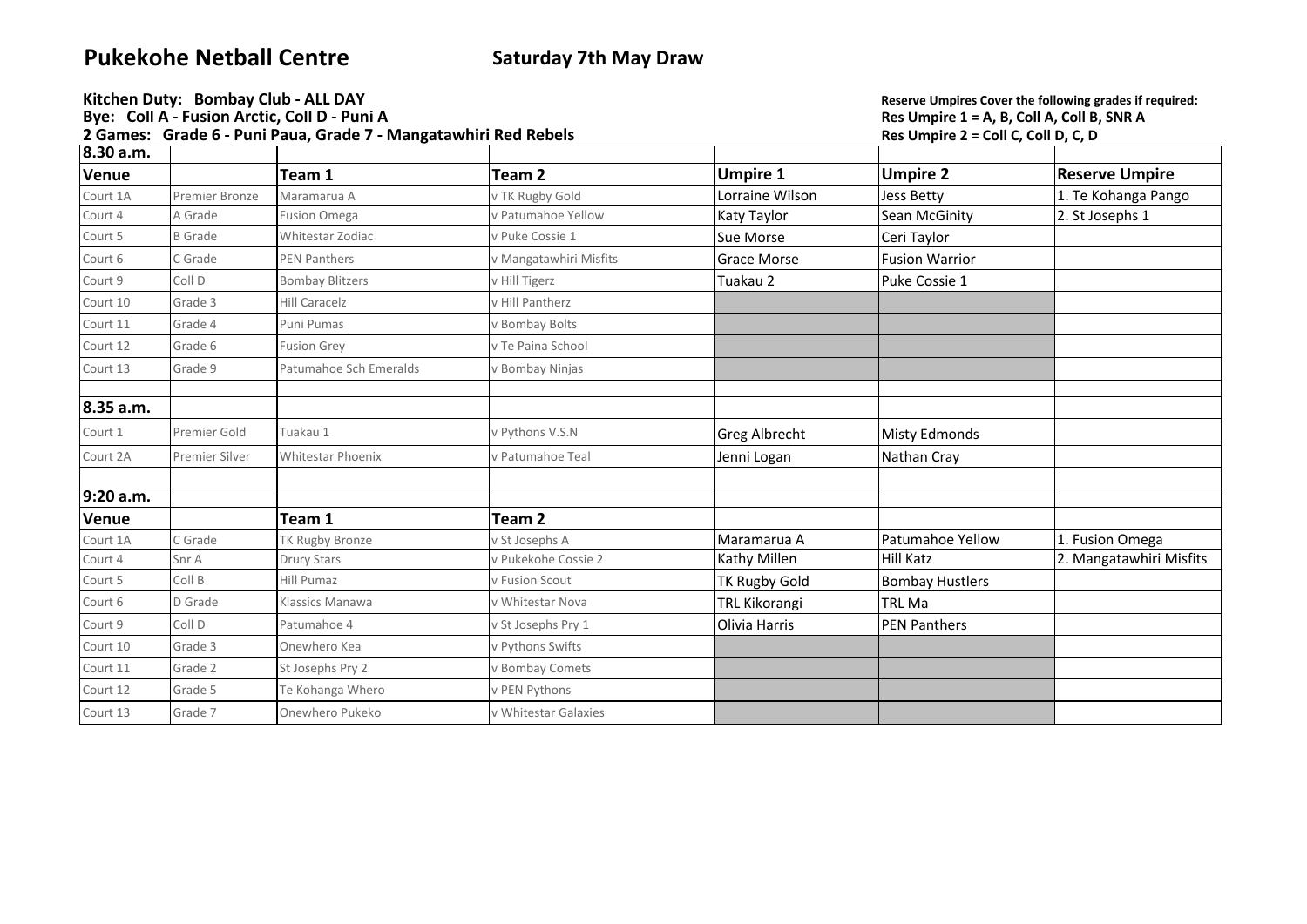| 10:10 a.m. |                |                      |                                       |                      |                        |                                   |
|------------|----------------|----------------------|---------------------------------------|----------------------|------------------------|-----------------------------------|
| Venue      |                | Team 1               | Team <sub>2</sub>                     |                      |                        |                                   |
| Court 1A   | Premier Bronze | Te Kohanga Pango     | v Fusion Warrior                      | Ceri Taylor          | Carmen Michie          | 1. Patumahoe Teal                 |
| Court 6    | Coll C         | <b>TKC Junior</b>    | v PEN Pacesetters                     | Emma Robinson        | <b>TK Rugby Silver</b> | 2. Hill Pumas                     |
| Court 9    | C Grade        | Te Kohanga Ma        | v Tuakau 2                            | Elisha Luck          | Danielle Hepburn       |                                   |
| Court 10   | D Grade        | Whitestar Stellar    | v St Josephs 1                        | Jane Bennett         | Leana Miller           |                                   |
| Court 11   | Grade 1        | Whitestar Luna       | v Buckland Blazers                    |                      |                        |                                   |
| Court 12   | Grade 7        | Hill Kitnz           | v Mangatawhiri Red Rebels             |                      |                        |                                   |
| Court 13   | Grade 9        | St Josephs Pry 4     | v Puni Pups                           |                      |                        |                                   |
| 11.00 a.m. |                |                      | <b>MARCHPAST AND OPENING CEREMONY</b> |                      |                        |                                   |
|            |                |                      |                                       |                      |                        |                                   |
| 12.10 p.m. |                |                      |                                       |                      |                        |                                   |
| Venue      |                | Team 1               | Team <sub>2</sub>                     |                      |                        |                                   |
| Court 4    | A Grade        | <b>Bombay Bay</b>    | v TRL Kikorangi                       | Lisa Hill            | <b>Grace Morse</b>     | 1. Pythons                        |
| Court 5    | Snr A          | Pythons Social       | v Hill Katz                           | Kathy Millen         | Lorraine Wilson        | 2. Tuakau 1                       |
| Court 6    | <b>B</b> Grade | Puke Cossie 3        | v TK Rugby Silver                     | Lynette Wyness       | Chane van Wyk          |                                   |
| Court 9    | Grade 1        | Hill Lionz           | v Bombay Bombshells                   |                      |                        |                                   |
| Court 10   | Grade 5        | St Josephs Pry 3     | v Hill Servalz                        |                      |                        |                                   |
| Court 11   | Grade 6        | <b>Pythons Stars</b> | v Puni Paua                           |                      |                        |                                   |
| Court 12   | Grade 7        | <b>PEN Pukekos</b>   | v Pokeno Kiwi                         |                      |                        |                                   |
| Court 13   | Grade 9        | Mauku Magic          | v Whitestar Comets                    |                      |                        |                                   |
|            |                |                      |                                       |                      |                        |                                   |
|            |                |                      |                                       |                      |                        |                                   |
| 12.30 p.m. |                |                      |                                       |                      |                        |                                   |
| Venue      |                | Team 1               | Team <sub>2</sub>                     |                      |                        |                                   |
| Court 1    | Premier Gold   | Maramarua 1          | v Patumahoe Blue                      | <b>Greg Albrecht</b> | Olivia Fausett         |                                   |
| Court 2A   | Premier Silver | Patumahoe White      | v Patumahoe 1                         | Jess Cochrane        | Ashleigh Gilmour       |                                   |
|            |                |                      |                                       |                      |                        |                                   |
| 1.00 p.m.  |                | Team 1               | Team <sub>2</sub>                     |                      |                        |                                   |
| Venue      | Coll C         |                      |                                       | Onewhero Gold        | <b>Fusion Beta</b>     |                                   |
| Court 1A   |                | Patumahoe 3          | v Karaka Kats<br>v Tuakau B           | Nathan Cray          | Sean McGinity          | 1. Bombay Bay<br>2. Te Kohanga Ma |
| Court 4    | A Grade        | Puni 1               |                                       |                      |                        |                                   |
| Court 5    | Coll A         | Fusion Delta         | v Bombay Fire                         | Maramarua 2          | Tuakau A               |                                   |
| Court 6    | Coll B         | <b>TKC Senior</b>    | v Fusion Vixen                        | Emma van Vught       | Puke Cossie 3          |                                   |
| Court 9    | Grade 3        | Mangatawhiri Mayhem  | v Onewhero Kahu                       |                      |                        |                                   |
| Court 10   | Grade 5        | Fusion White         | v Patumahoe Sch Gems                  |                      |                        |                                   |
| Court 11   | Grade 7        | Hill Bengalz         | v Mangatawhiri Red Rebels             |                      |                        |                                   |
| Court 12   | Grade 8        | Pokeno Keas          | v PCS Ferns                           |                      |                        |                                   |
| Court 13   | Grade 10       | Pokeno Tuis          | v Hill Persianz                       |                      |                        |                                   |
|            |                |                      |                                       |                      |                        |                                   |